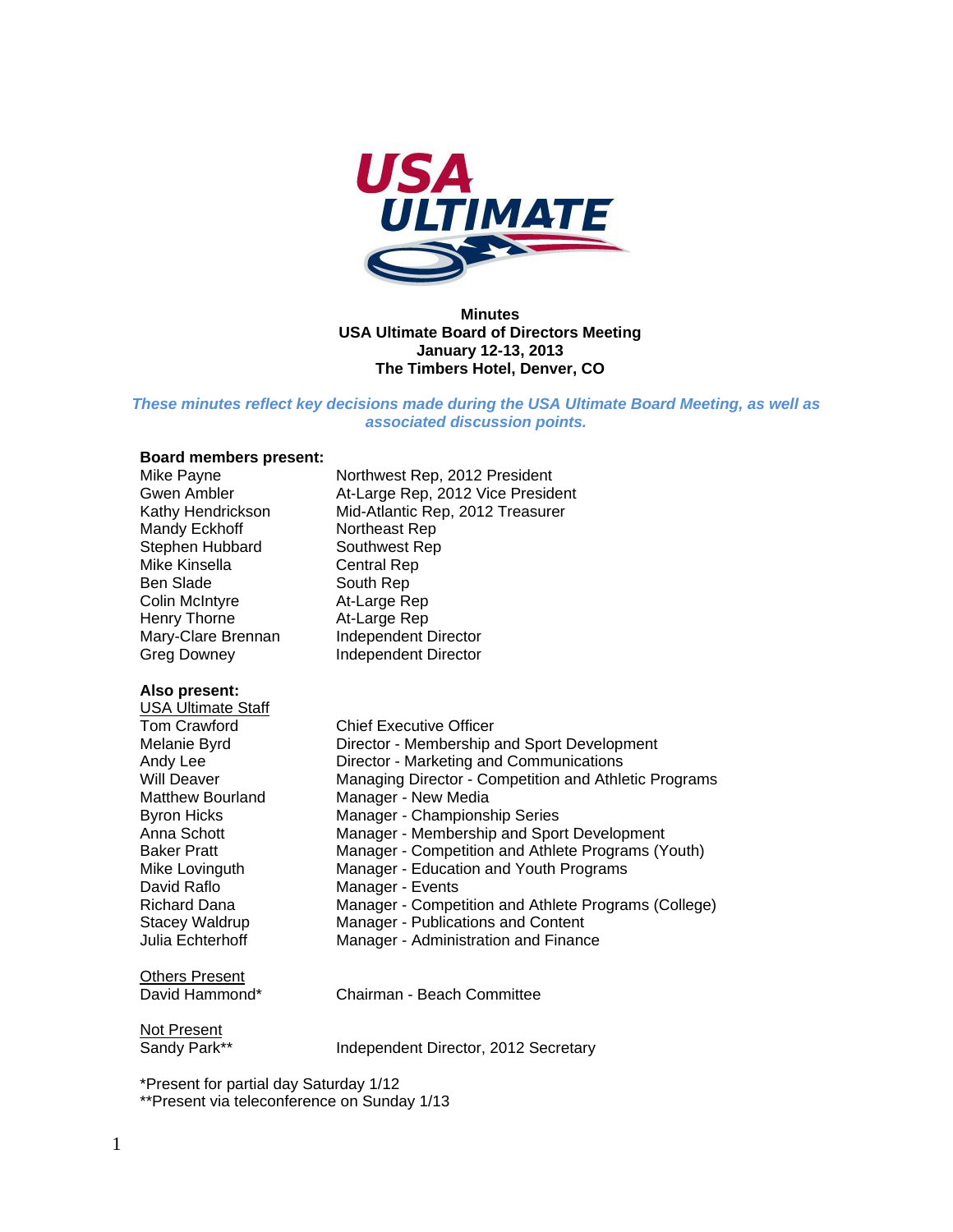# **Saturday, January 12, 2013**

#### *President Mike Payne called the meeting to order, 8:00 AM. Board and CEO Tom Crawford in attendance.*

### **Bylaws Discussion**

- Bylaws discussion led by Mandy Eckhoff, to align USAU with best practices of other NGBs, and recommendations of United States Olympic Committee for NGB governance (continuation of bylaw review from 2012)
- Board anticipates new bylaws will include changes in future board makeup, as soon as 2014 Board election cycle – e.g., Elite Athlete representation.
- Board reviewed updates, suggested changes and took straw polls about new changes.
- Mandy will create final draft based on Board discussion, review with Legal and USOC, and present to Board for approval at a later date (by summer 2013 meeting).
- No official board votes were taken in this session.

### *USA Ultimate staff arrives. At 10:51 AM, President Mike Payne calls meeting to order with full board and staff in attendance.*

# **CEO Report – Presented by Tom Crawford**

- Opening comments from Mike Payne and Tom Crawford.
- USA Ultimate will end 2012 on-budget. Organization "stayed in the black." Membership is growing, and good shape in terms of operating reserve. USA Ultimate is healthy financially.
- No board votes were taken in this session.
- Highlights of 2012:
	- o Growth in all membership categories. Many NGBs have been losing membership or flat.
	- o Technology platform project is set to launch this spring.<br>
	o Growth in sanctioned events.
	- Growth in sanctioned events.
	- o Networking to create relationships with potential host cities/sites. Working to help keep costs down for participants, finding additional revenue sources for events. Direct relationships with sports corporations and convention and visitors' bureaus.
	- o Youth Division
		- Continued growth in Youth.
		- Expanded to four Regional high school championships from two; make it easier for high school players to participate.
	- o College
		- 8% growth.
			- **Successful College Championships events.**
	- o Club
		- First Club regular season.
		- Inaugural U.S. Open was very challenging due to wildfire in Colorado Springs, but great efforts by staff to make it happen.
		- Launched the Triple Crown Tour.
	- o International
		- Some international wins. Not enough!
		- U.S. Open will help international teams experience Observers.
	- o Coaching
		- 318 new certified coaches.
			- Background checks are now required on all certified chaperones and coaches to ensure athlete safety, staying on top of national safety standards.
	- o Observers
		- 80 new observers. Recertified 50 observers, trained 6 new trainers.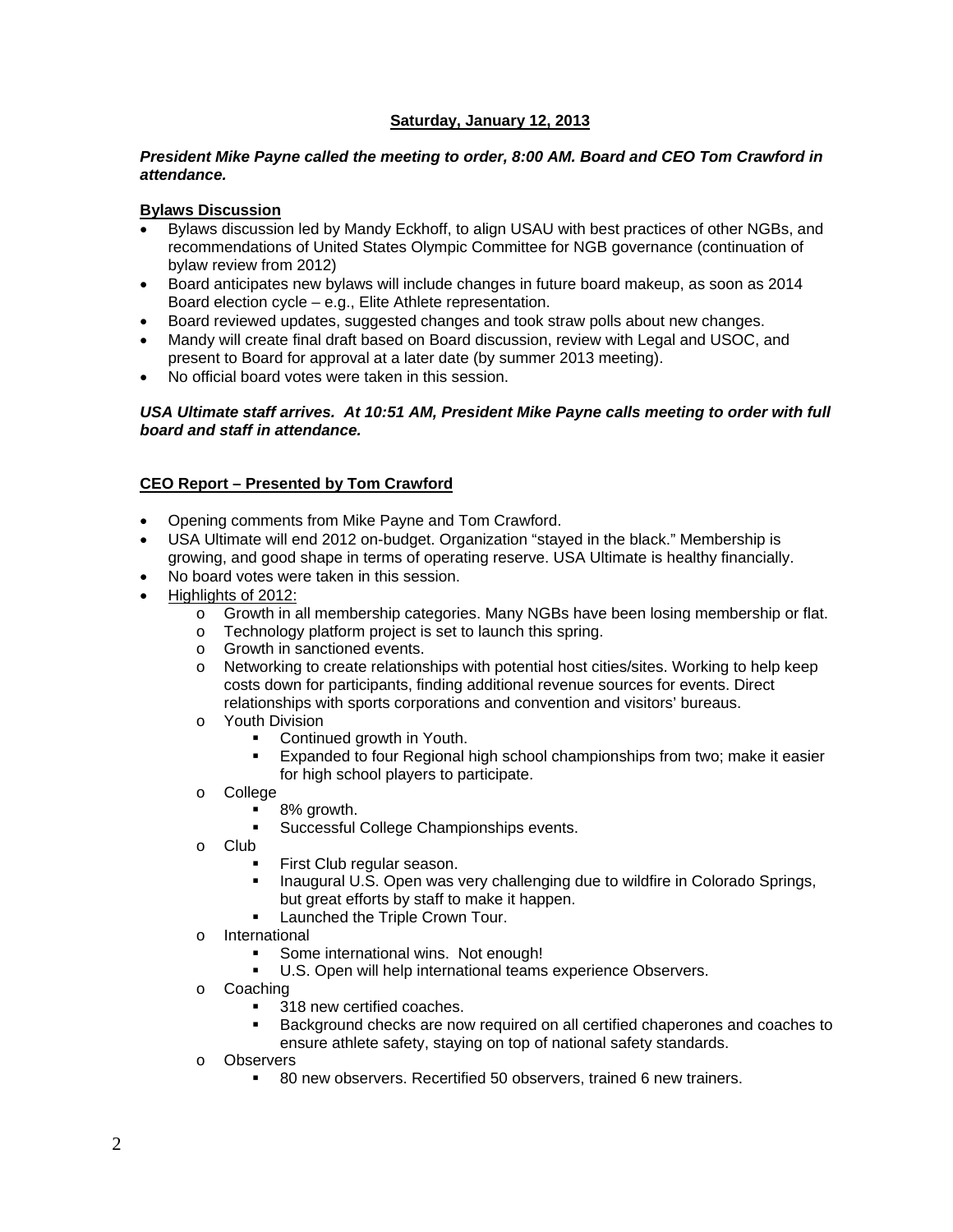- Total certified: 225 with certifications current. All time, around 400 have ever been observer certified.
- o Beach
	- Big potential. Sent athletes to beach world championships.
- o Marketing
	- **First ever Fortune 500 partner CORT Furniture.**
	- Five Ultimate provided great support of international teams representing USA.
	- **Increased merchandise revenues.**
	- YouTube premium channel.
	- **Partnered with CBS Sports Network for 2012 College Championships.**
	- Partnered with NexGen for extended live coverage for members of 2012 college and club championships.
	- Front page of Colorado Springs local newspaper (sports page or local news section) every day of US Open.
	- Discussions continue with potential media partners for 2013 event coverage.
	- Got onto ESPN SportsCenter "Top Ten" plays several times in 2012.
- o USA Ultimate Magazine
	- Offered members option to receive quarterly magazine via electronic delivery instead of in print format. High percentage of membership ("almost all") opted for electronic delivery of magazine.
- o Social Media
	- Increased Facebook likes, Twitter followers in 2012. Connect with membership via Google+ Hangouts.
	- Video and PR about TCT and Strategic Plan.
- o Admin/Finance
	- Operating reserves invested.
	- New banking partner.
- o Developed Youth Economic Model for league affiliates.

#### **USAU Affiliate Program – Presented by Melanie Byrd**

- USAU is building relationships with local organizations.
- Millions of people play at recreational level and through organizations locally, but not through USAU at this time.
- Most leagues and local organizations have not been served by our existing membership and sanctioning program.
- Trying to appeal to local players and organizations and bring them into the fold.
- Affiliate program details:
	- o USAU will support the local organization.
	- o Create a local recreational-level membership to serve the local player.
	- o Local outreach rep to serve as point person for the local organization.
	- o Affiliate programs required to work locally and support youth growth.
	- o Affiliates will also partner with HQ to run a USAU program of some kind. USAU will come into the community and then train a local person to run that program.
	- o Local participants in affiliated organization become members of USA Ultimate.
		- Those who only play in local affiliated leagues/events will only be required to become a local affiliate member.
		- Those who are at full USAU (e.g., at Club or College level) member level can play in the local affiliate league without additional membership.
	- o Affiliate leagues/events will be sanctioned events.
	- o This is a pilot program, and Melanie is working directly with these affiliates, collecting feedback and making tweaks and improvements.
	- o The affiliates who are signed on are excited about the program.
	- $\circ$  Expectations about a 2% increase in membership for 2013.
	- o Goal: Affiliate with five local organizations in 2013.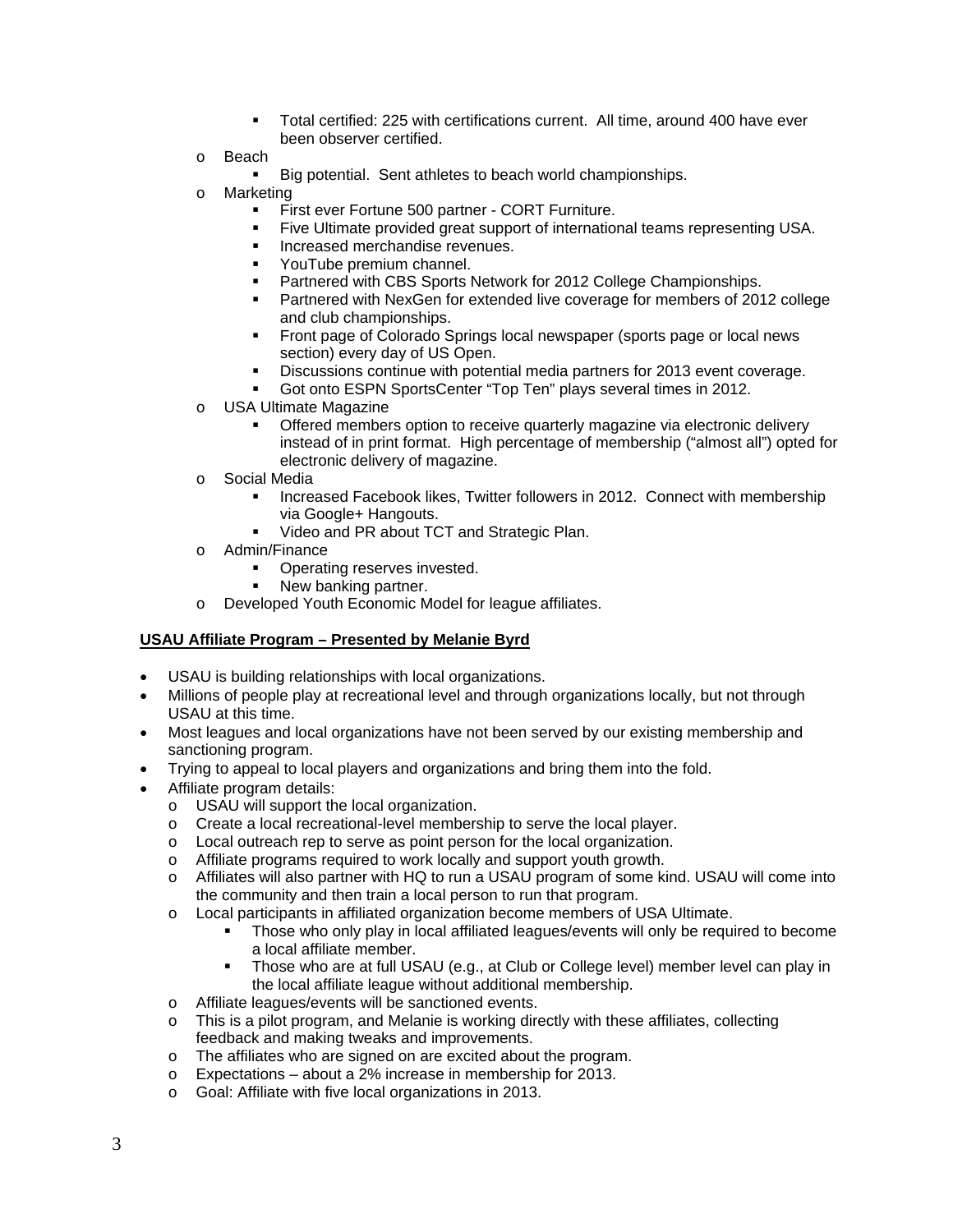- o Helpful for Observers and coaches as well; e.g., training a local trainer who can continue to train others.
- No board votes were taken in this session.

### **Lunchtime Session – Sneak Peek at Technology Platform – Presented by Anna Schott, Will Deaver, and Melanie Byrd**

- Staff provides update to the board on process of new technology platform (IT system that supports HQ operations and links to public website – will reduce administrative costs for USAU, and provide much more interactivity to members after they log in to the website).
- Beta testing is coming up soon.
- No board votes were taken in this session.

# **2013 Operating Plan Review – Presented by Tom Crawford**

- Increase visibility of sport
	- o Get media partners to broadcast top 3-5 championship events.
- Grow youth, college, and league Ultimate
	- o Learn to Play program out into community through partnerships with leagues and league affiliates.
	- o Partner with community recreation programs to offer Ultimate.<br>
	o Increase state championships. including possible "developmere"
	- Increase state championships, including possible "developmental state championship."
- Facilitate knowledge transfer and program integrations between leagues, local orgs, USAU
	- o Affiliate program.
	- o Scaling our sport. Help organizations do an even better job. Build a national infrastructure.
- Organize HQ competitive events
	- o Triple Crown Tour first year run TCT really well.
	- o Make U.S. Open great. Great site, best convention presenters & schedule, etc.
		- Conversation with WFDF about US Open. Very positive.
			- WFDF will work to not conflict with U.S. Open.
	- o Attract best teams/athletes to play. New structure, compelling incentives for participation.
	- Achieve sustained excellence in international competition
		- o Select top coaches and support staff. Tryout camps.
		- o Higher level of training and support. Top coaches and medical staff.
		- o Subsidize player expenses for World Games. Help fundraising.
		- o Provide VIK support to teams (uniforms, etc.).
- Govern organization to ensure stability and excellence
	- o Evaluate structure and develop/grow.<br>
	o Update bylaws.
	- Update bylaws.
	- o Find a new office location.
	- o Explore other NGB governance models for best examples of incorporating leagues.
	- o Transparent and sound financial practices. Produce an annual report.
	- o Maintain and evolve operating reserve and ensure continued financial stability.
	- o Evolve risk management policies.
		- Coach background checks.
			- Concussions, sideline safety, wind safety.
- No board votes were taken in this session.

# **2013 Budget – Presented by Tom Crawford and Julia Echterhoff**

- Proposed adjustments to budget, reviewed and approved by the finance committee.
- Mike Payne entertains a motion to approve budget as presented.
- Ben Slade moved.
- Henry Thorne seconds motion.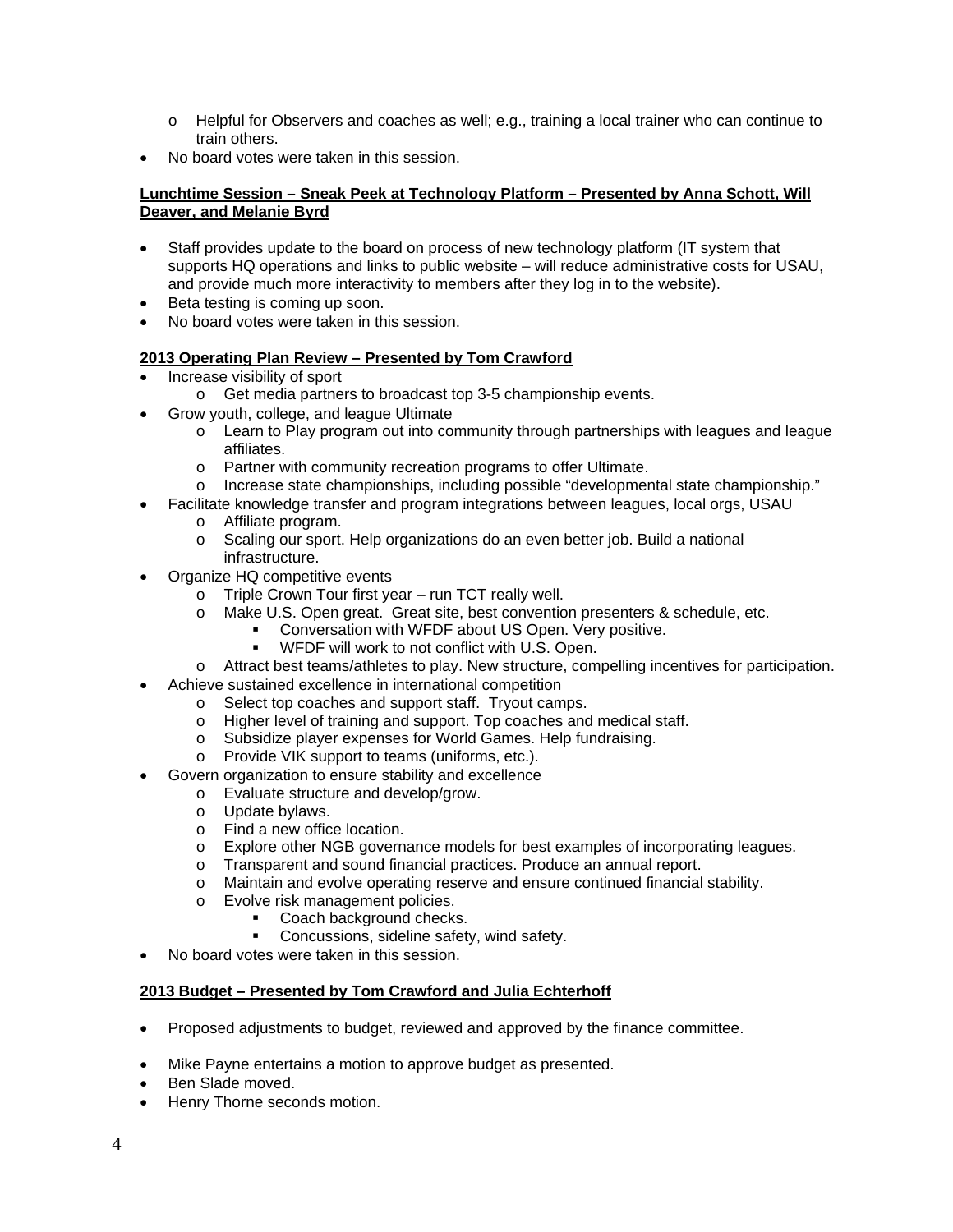- Vote: 10 in favor, 0 against, 0 abstain. Sandy Park and Greg Downey absent.
- **2013 Budget is approved as presented 10-0-0.**

# **Beach Committee – Presented by David Hammond**

- Committee has been structuring discussion around possible Beach Nationals in near future. Possibly a series leading up to it also.
- Beach is a new division for USA Ultimate. Lots to do, lots yet to learn. David summarizes current beach events and highlights features of beach Ultimate.
- Goals for the Committee
	- o Beach National championships committee applicants wanted it.
		- Lots of athletes don't choose to play in the elite division at beach tournaments (see: Wildwood), so need to determine demand for elite beach competition.
	- o Establish media outreach.
	- o Coordinate and engage with existing beach tournaments?
- Longer term goals.
	- o Playoff series.
	- o USAU should strive to be the go-to place for all things Beach.
	- o Possibly a less-elite division. League division? For the less-committed types of players. Byron mentioned YCC pulls from leagues
- How does a national championship coordinate with their Beach Worlds?
	- o David/Committee has spoken with Patrick VanderValk of WFDF for timing.
- Discussion about USAU obligation with regard to Beach Ultimate, also what is the opportunity for this division?
	- o How does USAU support Beach Ultimate? National championship? League Ultimate?
	- o Beach Ultimate could be very marketable.
- Image of Beach.
	- o As the Committee does its work, should figure out what principles Beach needs to stick to move forward under the USAU name/support.
- Questions re: floor vs. beach volleyball relationship.
- **Take-away to Beach committee from board:** 
	- o Develop a market research plan to help answer questions. May not be that much good data available at this time. E.g., player surveys, questionnaires for participants. Survey the USAU membership. Figure out how much overlap there is. What players are looking to play beach?
	- o No plans for Beach Nationals in 2013, but a strong possibility (pending market research and summer meeting presentation) of 2014.
	- o Develop the Beach Committee Charter, through end of 2014.
- How does USAU support beach leagues?
	- o Beach league "toolbox." Board asks staff to develop.
- Board did not vote on any specific proposals relating to beach Ultimate.

# **Triple Crown Tour Review – Presented by Will Deaver**

- Will provides update to Board on the current status of the 2013 Triple Crown Tour. Review of timelines and what's next.
- Staff and board discussed varying feedback from womens/mens/mixed divisions about TCT. Each division has expressed division-specific concerns to staff. Board and staff discussed the concerns that all three divisions have expressed. The board appreciates the work that the staff is doing to listen to and respond to the concerns of all TCT stakeholders.
- Discussion of future of Nationals timing and location.
- WFDF our role in providing competitive opportunities. USAU series needed for qualification for international competition.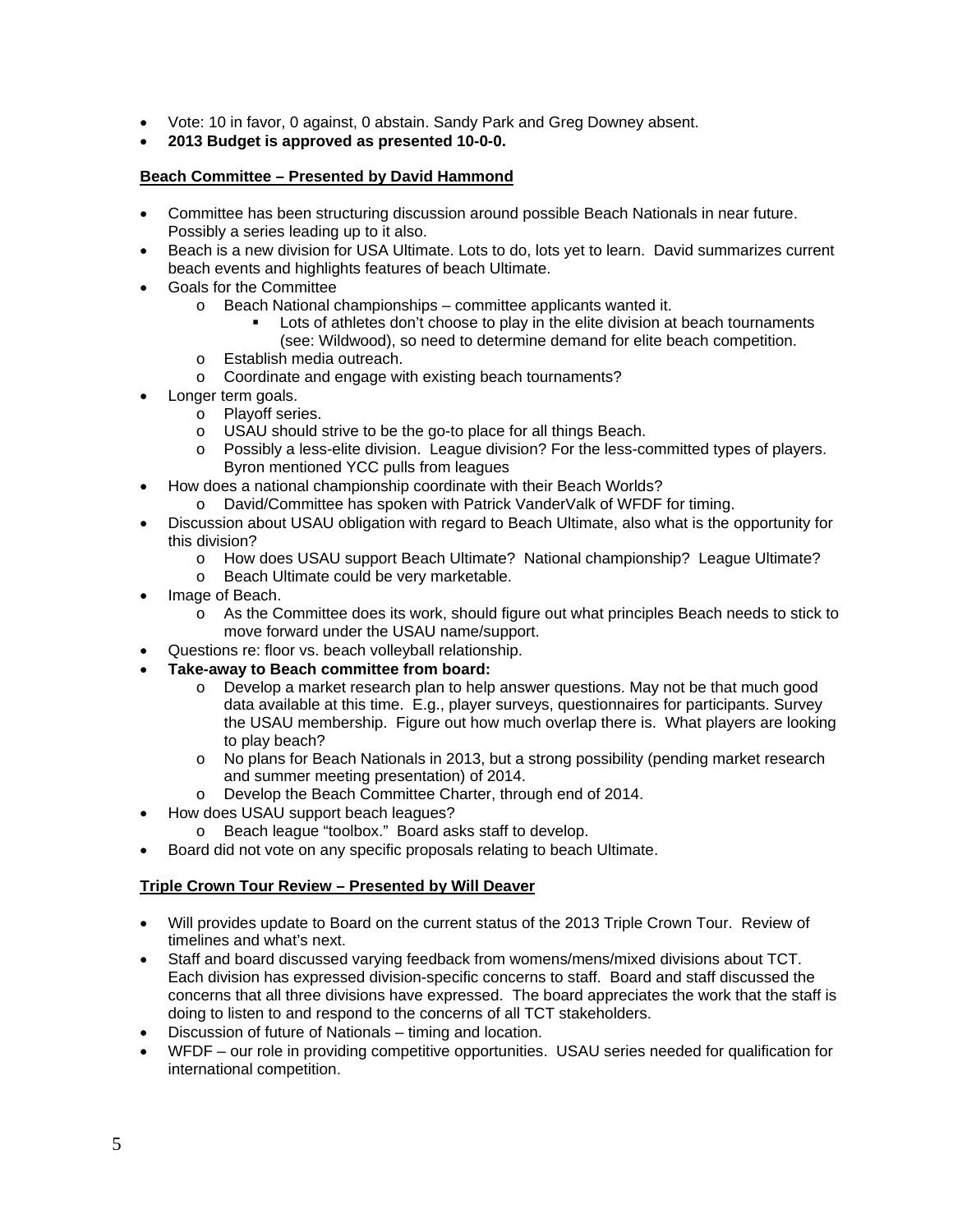- Tom explains TCT will help in trying to promote and describe sport externally. In all sports, there's always a regular season and a post-season. This competition model is easy to understand for sponsors, fans and potential broadcast partners.
- Board did not vote on specific issues relating to TCT during this session.

# *5:50 PM – Open session completed for the day. Staff and CEO depart. Board remains for boardonly closed session.*

# **Board-only closed session – Moderated by Mike Payne**

- Board reviews and discusses 2013 compensation package for select USA Ultimate HQ employee(s).
	- o Gwen Ambler moved to approve compensation as proposed by Compensation Working Group.
	- o Greg Downey seconded motion.
	- o Vote: 11 in favor, 0 against, 0 abstain.
	- o **Board approves 2013 compensation as proposed by Compensation Working Group, 11-0-0. Sandy Park absent.**

*End closed session at 6:16 PM, Saturday January 12. At dinner Saturday night, Julia Echterhoff presented a fundraising overview for board and staff.* 

# **Sunday, January 13, 2013**

# *Mike Payne called meeting to order, 8:05 AM. Only board members present.*

# **Board Closed Session – 2013 Officer Discussion and Elections**

- Sandy Park present via teleconference
- *Board Elects the following as officers* 
	- o President: Mike Payne (Two-Year Term, through 2014)
	- o Vice President: Gwen Ambler (Two-Year Term, through 2014)
	- o Treasurer: Kathy Hendrickson (One-year Term, through 2013)
	- o Secretary: Mike Kinsella (One-year Term, through 2013)
	- o Ad Hoc Executive Committee Members: Henry Thorne, Mandy Eckhoff (One-year Term, through 2013)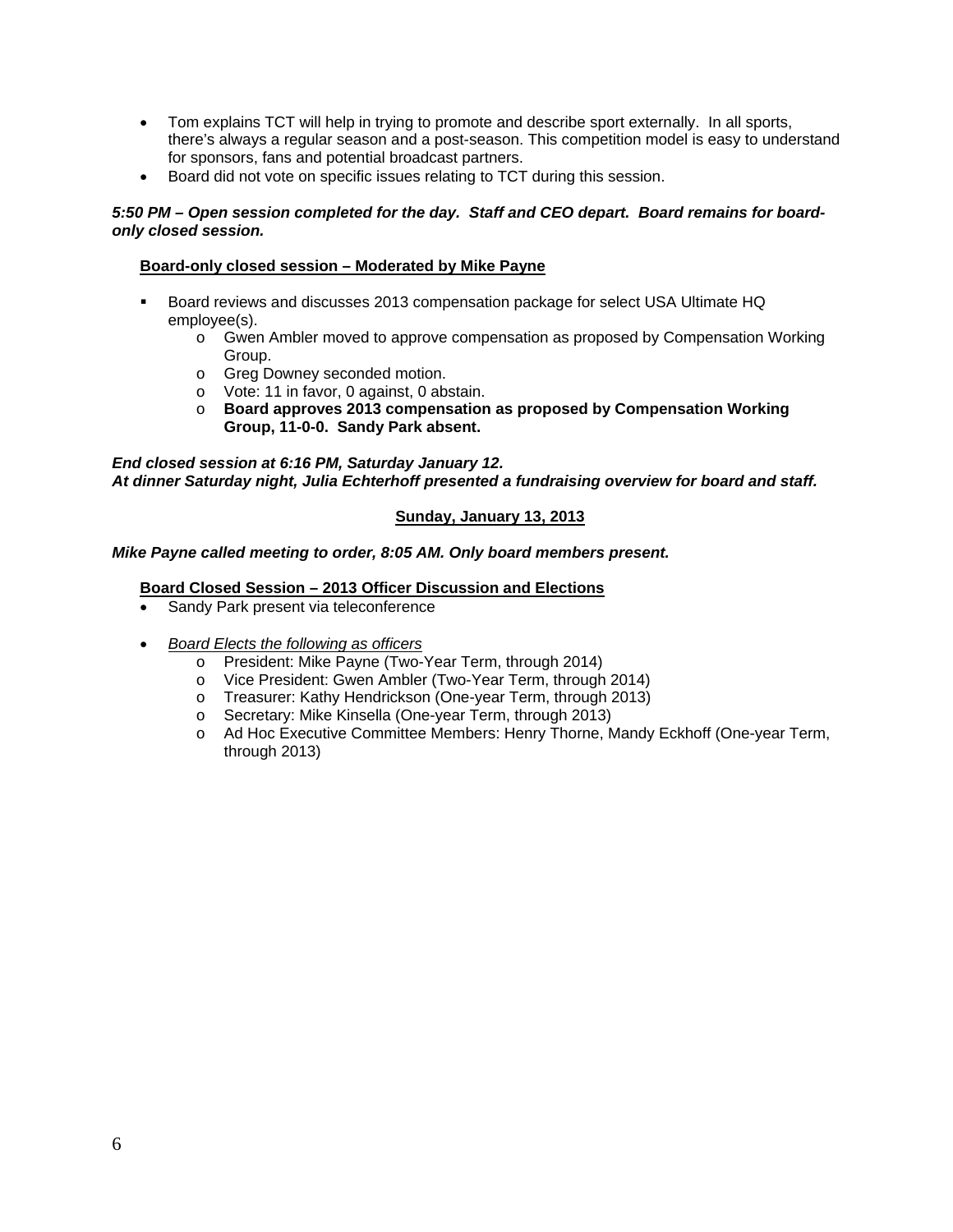*Board discussion about Committees and Working Groups roles*

# *Committees for 2013 (all standing Committees)*

| <b>Committees</b>                                                       | 2013 Board Members*                                                                  |
|-------------------------------------------------------------------------|--------------------------------------------------------------------------------------|
| <b>Executive Committee</b><br>BC,B                                      | Chair: Mike Payne; Other Members: All officers as listed<br>above. (ARs represented) |
| Governance and<br><b>Board Development</b><br>Committee <sup>BC,B</sup> | Chair: Mike Kinsella; Other Members: Mandy, Mike<br>Payne (ARs represented)          |
| Nominating Committee<br>BC.B                                            | Chair: Sandy; Other Members: Mike Kinsella, Henry, AR<br>(to be named)               |
| <b>Audit and Ethics</b><br>Committee <sup>BC,B</sup>                    | Chair: Kathy; Other Members: Henry, Ben, AR (to be<br>named)                         |
| Appeals Committee                                                       | Chair: Colin; Other Members: Mandy, Mike Kinsella, AR<br>(to be named)               |
| BC, B<br><b>SOaR Committee</b>                                          | Chair: Colin, Stephen, AR (to be named)                                              |
| Competition<br>Committee* BC,B                                          | Chair: Ben; Stephen, AR (to be named)                                                |

# *Working Groups and Task Forces for 2013*

| <b>Working Groups/Task Forces</b>                                    | 2013 Board Members*                  |  |  |
|----------------------------------------------------------------------|--------------------------------------|--|--|
| BC,B<br><b>Compensation Working Group</b>                            | Chair: Mike Payne; Gwen, Kathy       |  |  |
| BC.B<br>Disc Standards Working Group                                 | Chair: Henry; Gwen                   |  |  |
| Alumni & Development Working<br>Group <sup>BC,B</sup>                | Chair: Henry; Mary Clare, Mike Payne |  |  |
| <b>Investment Working Group BC, B</b>                                | Chair: Kathy; Henry                  |  |  |
| Marketing and Sponsorship Working<br>Group SC,B                      | Chair: Mary Clare, Greg, Mandy       |  |  |
| Hall of Fame Working Group VC,B                                      | Gwen, Henry                          |  |  |
| Coaching Working Group                                               | <no board="" representative=""></no> |  |  |
| Policy Update Task Force BC,B                                        | Mandy                                |  |  |
| Sub-groups under SOaR Committee                                      |                                      |  |  |
| VC,B<br><b>Standing Rules Working Group</b>                          | Stephen, Colin                       |  |  |
| Observers Working Group VC,B                                         | Stephen, Colin                       |  |  |
| Spirit of the Game (SOTG) Working<br>Group VC, B                     | Stephen                              |  |  |
| Sub-groups under Competition Committee (tentative, under discussion) |                                      |  |  |
| Events/Formats Working Group* VC                                     | <no board="" representative=""></no> |  |  |
| Algorithm Task Force VC, B                                           | Ben                                  |  |  |
| Youth Working Group                                                  |                                      |  |  |
| VC<br>Youth Eligibility Working Group                                | <no board="" representative=""></no> |  |  |
| <b>College Working Group</b>                                         |                                      |  |  |
| College Eligibility Working Group <sup>vc</sup>                      | <no board="" representative=""></no> |  |  |
| <b>Club Working Group</b>                                            |                                      |  |  |
| <b>Masters Working Group</b>                                         |                                      |  |  |
| International Working Group <sup>BC,B</sup>                          | Chair: Ben; Mary Clare               |  |  |
| BC,B<br><b>Beach Working Group</b>                                   | Chair: Sandy; Stephen                |  |  |

| <b>Notation key</b> |                         |  |
|---------------------|-------------------------|--|
| Chairpersonship     | <b>Board membership</b> |  |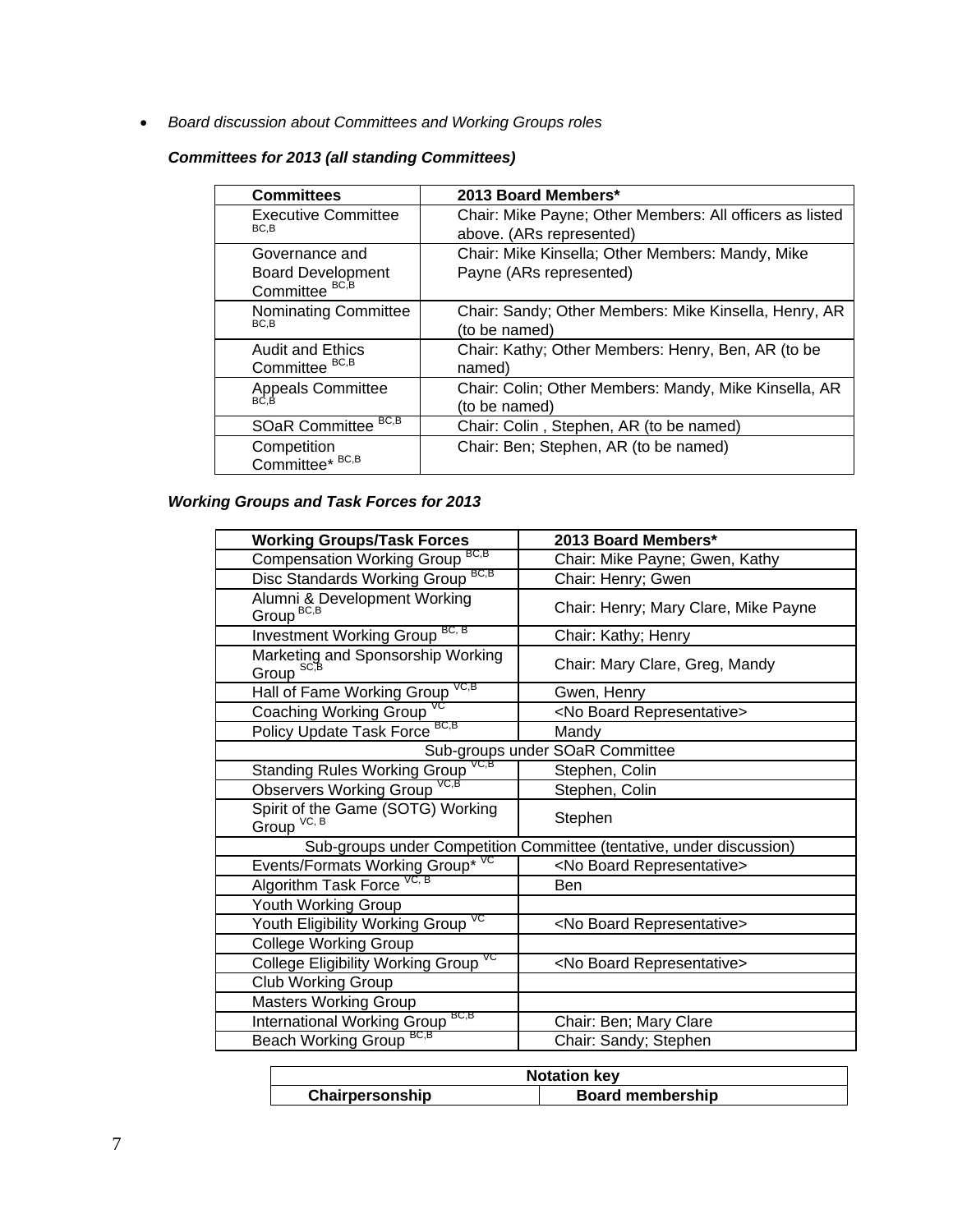| $BC = Chaired by Board$      | $B =$ Board member and/or chair     |
|------------------------------|-------------------------------------|
| member                       |                                     |
| $SC = Chaired by HQ staff$   | $AR =$ Elite athlete representative |
| $VC = Chaired by non-Board,$ |                                     |
| non-staff volunteer          |                                     |

\* Non-Board members including HQ staff and volunteers not shown, please contact USA Ultimate headquarters to understand full roster of specific groups

Note: Makeup and structure of committees and working groups are subject to change, pending further discussion among board, USAU staff, and volunteer members of committees/working groups.

### *9:30 AM - CEO Tom Crawford arrives.*

- o **USAU new office space**: Tom looking at upgrade for USAU offices. Board trusts Tom to make best decision for the organization regarding new space for office.
- o **Auditor** –Audit and Finance Committee working with Julia Echterhoff to solicit RFPs for audit and financial services..

### *10:45 AM – USA Ultimate staff arrive. Greg Downey departs for airport.*

### **Proposal 2013.1 Gender Equity Policy Addendum – Presented by Will Deaver**

#### Current USA Ultimate Gender Policy

*"In an attempt to strengthen the Ultimate community and ensure that the sport of Ultimate remains an inclusive and welcoming sport for female athletes, the UPA endorses a policy of gender equity. The UPA will ensure that UPA coverage and promotion of women's divisions is equal to that of the corresponding men's division, and encourage outside partners and vendors to achieve gender equity in their coverage of and marketing to Ultimate. As long as the number of female players lags behind the number of male players, the UPA will implement targeted outreach programs that strive to increase the number of female players."*

- o Addendum to current gender equity policy proposed by Mike Lovinguth and Baker Pratt USA Ultimate staff.
	- o Gender Equity policy as written focused on broadcast/coverage equity and targeted female development.
	- o State-to-state policies for interscholastic competition varies. USAU wants to promote gender equity.
	- o Updates were modeled on 2012 CO HS language high level direction for gender equity.
	- o Encourages teams for both genders, and provides USAU the ability to treat women differently if needed for increased playing opportunities.
- o **Text of proposed addendum**: *"USA Ultimate, in order to promote and encourage the growth of female play in USA Ultimate competition, recommends the creation of comparable teams of each gender [in youth play]. In situations of unequal opportunity, reasonable accommodations should be made to include female participants."*
- o Mike Payne entertains motion to vote 2013.1 excluding bracketed [in youth play] text. Kathy – moved, Ben – seconded.
- o Vote: In favor: 7, against: 1, abstain: 2. Sandy Park, Greg Downey not present to vote.

#### **Motion 2013.1 passes with a vote of 7-1-2. The updated Gender Equity policy reads in full:**